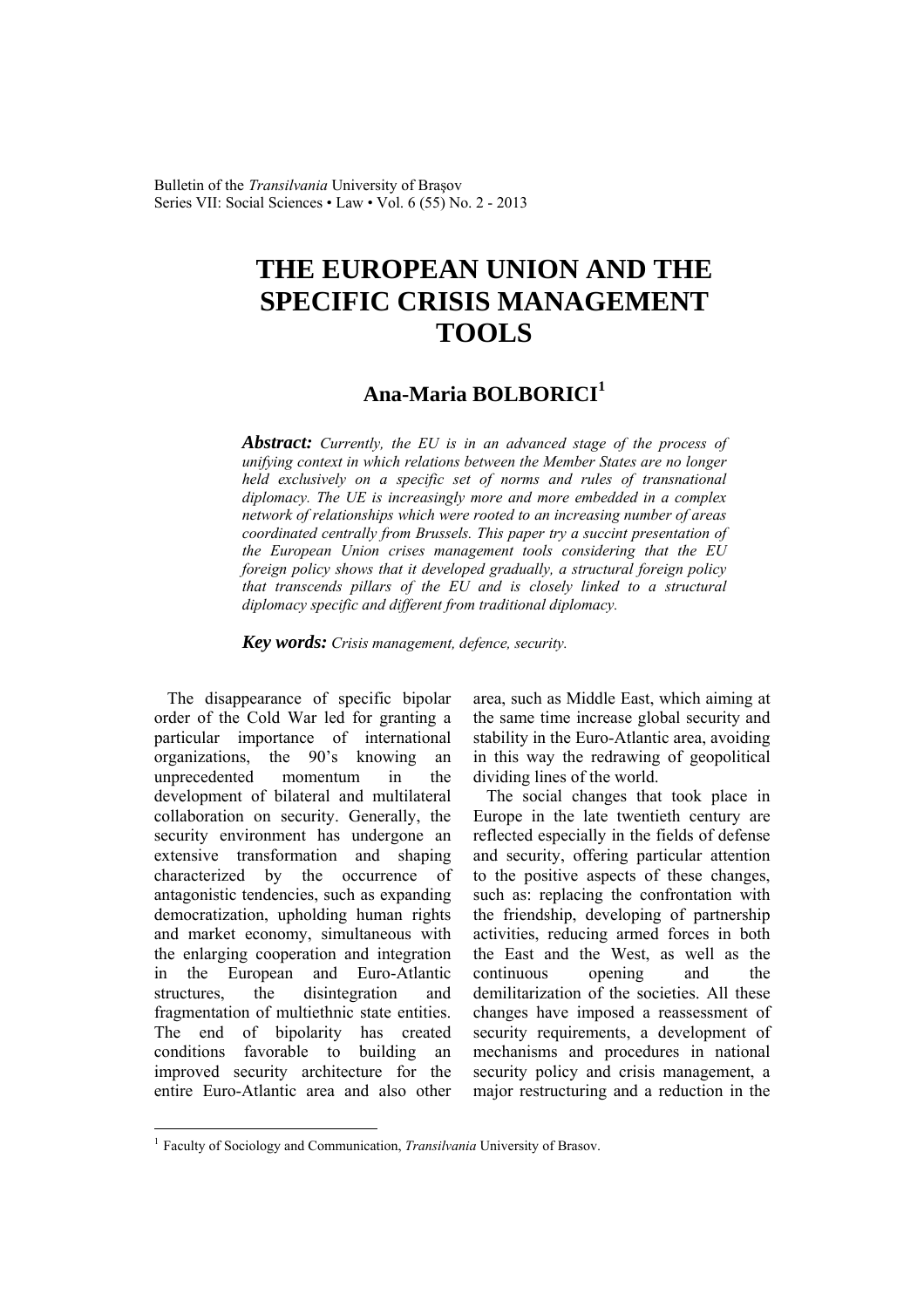military system, a reorientation of military officers and also of their philosophy (in general), as well as a long-term reform in the military, industrial field and in the production system.[3]

The period of peace and stability that the Europe has crossed at the end of the  $20<sup>th</sup>$ century and the beginning of the  $21<sup>st</sup>$ century was due to the European Union which did not only a high level of economic development, but also a new approach to the security, based on peaceful settlement of disputes and multilateral cooperation through shared institutions. Along with the EU an important role in providing the European security have had U.S. by supporting the European integration and the security commitments concerning Europe taken within NATO.[5]

Redefining the rules on international security in the post-bipolar era has raised problems not only practical but also conceptual. These difficulties were caused by several factors such as: after the post-Cold War the international environment has become more dynamic and complex (than during the war); the lack of consensus on how to tackle the international security has enabled manifestation of various groups of interest at all levels so in this context they could not developed consistent policy; due to the proliferation of access to the information in real time (the so-called "CNN effect") the political leaders were forced (often) to take decisions of moment which not permit depth assessment; the lack of a reasonable security model for most countries has favored to take a series of ad-hoc responses.[1]

Given the fact that most analysts believe that at the beginning of the  $21<sup>st</sup>$  century the main actors with a global impact on security are: USA, Europe, Russia, China and Japan, Zbigniew Brzezinski gives another perspective on security problem considering that the essence of the new structure security of the world is in the relationship between the U.S. and Eurasia (this includes besides Europe, Russia, China and Japan). Within this structure Brzezinski identifies two Eurasian triangles of power: on the one hand, U.S. - Europe - Russia, on the other hand, U.S. - China - Japan, in each of these triangles of power one power (Europe and Japan) having as a basic principle the idea of stability and international security, and other powers (China and Russia) remaining interested in any geopolitical change.[1]

Despite the upward trend in the context of specific geopolitical repositioning from 90's in some parts of Europe, especially the Balkans, erupted several ethnic crisis. European Union intervention was operative in these regional crises, but also in other areas of conflict, such as Afghanistan, Congo, East Timor, Kashmir, Korean Peninsula or the Middle East.

Regarding the evolution of international conflicts, during 1990-2000 there were a number of 56 major armed world conflicts in 44 different areas; most of these conflicts occurred in 1990-1994, the annual number of armed conflicts being between 30 and 33; the lowest number of conflicts was in the 1996 and 1997, 23/19 conflicts.[5]

From the total conflicts recorded in the period 1990-2000, only three were non interstate conflicts, in other 53 were about internal conflicts caused by coups or military expeditions focused on conquering territory. The next decade (2000-2010) was marked by numerous terrorist attacks in different parts of the world, the date of September 11, 2001 requiring a new approach in approaching security issues.

Returning to the European Union and its involvement in international crisis management, the integration of new Member States has strengthened its position, over time, on the international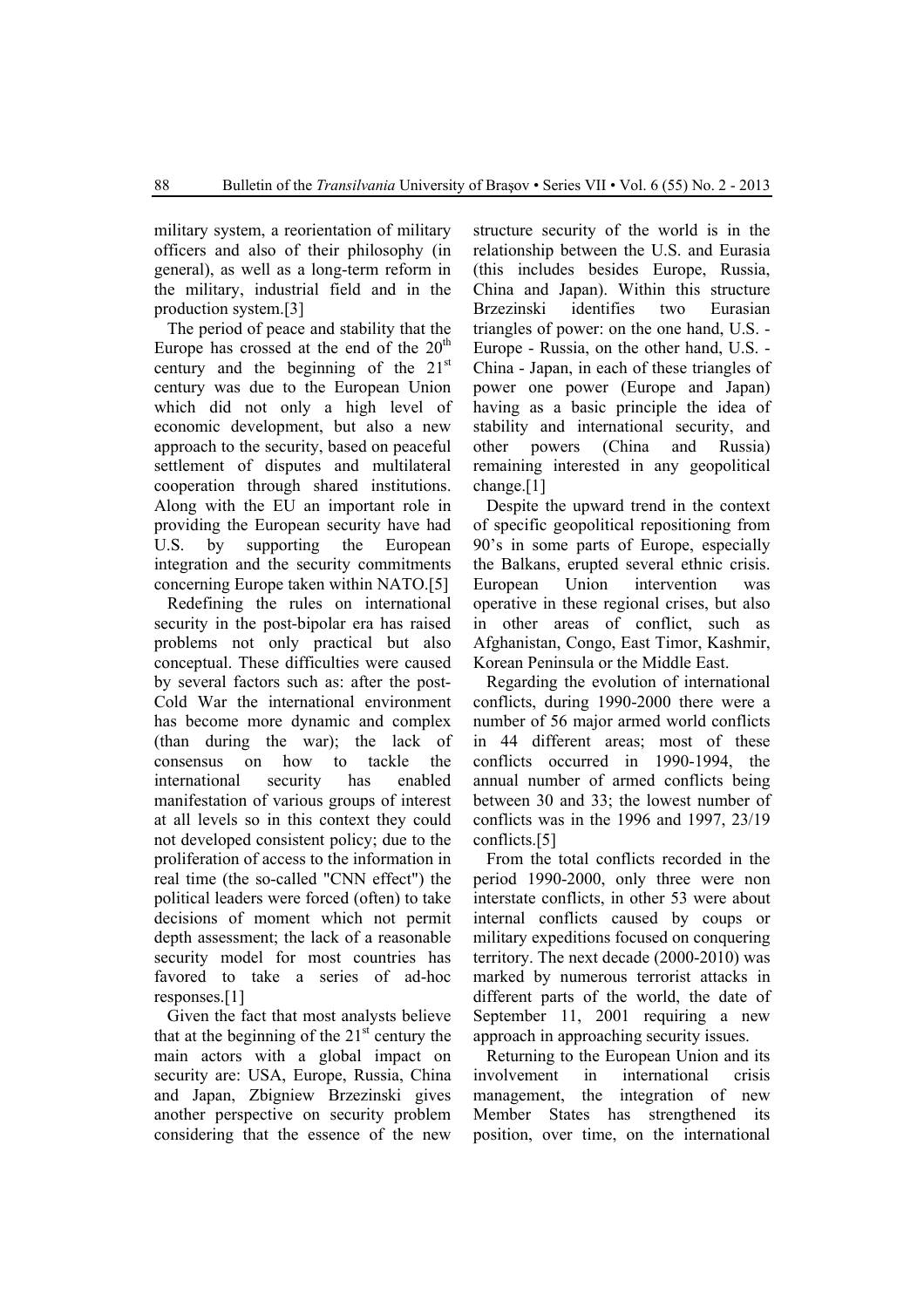scene and reach the global largest trading partner and biggest provider of aid for developing countries. The EU is ranked the third in the world (after China and India), considering the population size and the impact on trade, economic and financial the organization appears as a major power in the world, making most of the world trade and generating also a quarter of global wealth. In this context, the size and economic strength of the European Union imposed the assuming of some additional responsibilities, the actions taken proves that it is a leading provider of financial and consultancy assistance for poorer countries. [8]

The European Security Strategy (presented by Javier Solana on 20, July 2003, under the title: "A Secure Europe in a Better World") adopted by the European Council, on 12 December 2003, started from the premise that "the Union is a global player" and "thus should be ready to assume the responsibilities of global security".[7]

The European Union foreign policy and security is focuses on management crisis missions and peacekeeping in Europe and around the world, is engaging increasingly more in conflict prevention, the postconflict institutional reconstruction, also, in maintaining peace and counter terrorism activities. The EU's foreign and security policy is based on the so-called "soft power - the recourse to the assisted diplomacy, where is necessary trade measures, aid and peacekeeping, to resolve conflicts and to reach agreement on international level".[6] The "soft" european defense policy also requires the development of management military tools specifically in humanitarian crisis by developing Petersberg agreements and by the mission of increase the European presence wherever needed.

 Since 1992, the European Union (under the Treaty of Maastricht) founded the

dimension of the Common Foreign and Security Policy (CFSP), according to which may undertake joint action when the interests of the Union demand it. Because the EU works to promote and maintain stability around the world, defending has become an increasingly important element of the CFSP, in close collaboration with other countries and international organizations when problems of terrorism, international crime, trafficking drugs, illegal immigration and addressing the planetary aspects, such as for example, environment protection.[8]

The European Security and Defence Policy (ESDP) is a relatively recent intergovernmental UE's instrument, subsumed under the broader foreign policy and security, the evolving conceptual were in 1998 and operationalized in 2003, when it was adopted the European Security Strategy (ESS) and were launched, also, the first missions.

In the last years the EU has reoriented the foreign and security policy towards preventing the conflicts, ESDP being one of the tools developed in this sense; this change is due to the fact that since 1990 more than 4 million people died in conflicts around the world (90% of whom were civilians).[8] In addition to rapid response missions, which have the power to intervene at an early stage of the crisis, ESDP has the function of collecting and analyzing information, and the ability to monitor the application of international agreements in order to anticipate potential conflicts. The ESDP implies the development of a capacity for autonomous decision if the North Atlantic Alliance (NATO), as a whole, is not engaged, the launch and coordinate military operations under EU's authority, as a response to emergency, the employing of resource by Member States to such operations, based on sovereign decisions.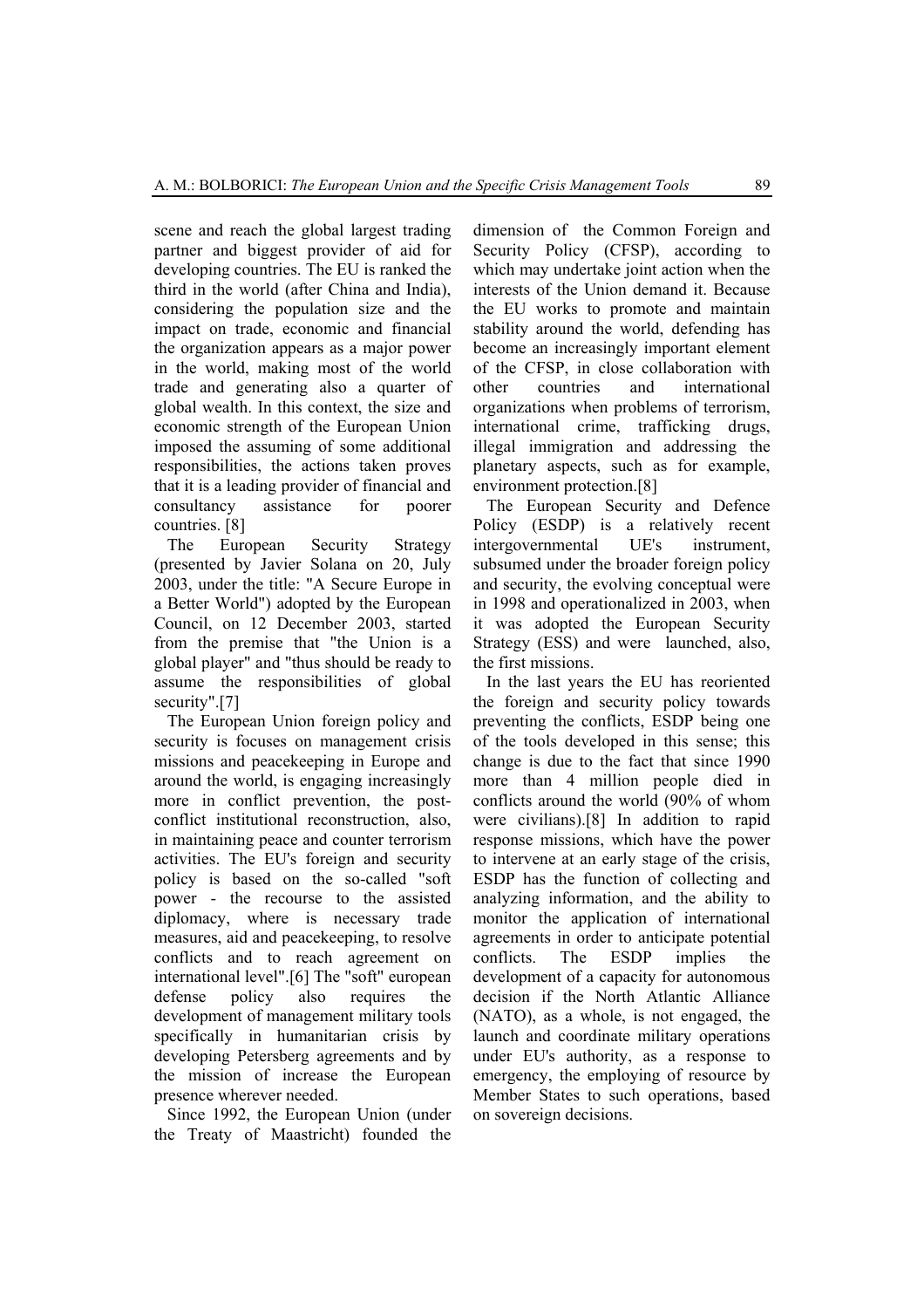The European Rapid Reaction Force was formally established in 2007, even though combined European military forces have been deployed long before in some areas of conflict in the world. The Rapid Reaction Force duties as part of the European Security and Defence include a range of possible missions from humanitarian tasks, rescue to helping victims of conflicts, the peace-keeping tasks, crisis management and establishing peace.[9]

The institutionalization of activity concerning conflict prevention, peacebuilding and internal stability of states, zones or regions in crisis or threatened by crises has been done by the establishment of the Committee for Civilian Aspects of Crisis Management, which is the fourth permanent body of the ESDP, having as tasks the providing of information, recommendations and opinions of the Political and Security Committee.[4]

The EU's operations emergency aid are achieved through the Directorate General for Humanitarian Aid (ECHO), which is the EU's humanitarian aid service. Since its establishment (in 1992) ECHO has been active in more than 100 countries around the world, being present in all outbreaks of crisis, including Iraq, Afghanistan, the Palestinian Territories and in many parts of Africa in crisis areas already forgotten or in instability post-conflict areas, such as: Chechnya, Kashmir, Nepal, Burma (Myanmar), the Western Sahara and Colombia, providing essential equipment and emergency supplies from its annual budget; ECHO also finances medical teams, experts in mine clearing, transport and communications, food aid and logistical support.[10]

The EU providing humanitarian aid through three main tools: emergency aid, food aid and aid to refugees from conflictaffected areas and displaced persons within the country or region in a state of war.

The EU operations in emergencies is mainly in Middle East, Asia and especially in Africa, there are in present post-conflict operations in Liberia, Burundi, the Democratic Republic of Congo, Sierra Leone, Darfur (in western Sudan) and in neighboring regions of Chad.[11]

A new financing instrument for the promoting democracy in external relations and the human rights worldwide was adopted by the European Parliament and the Council on 20 December 2006; this tool was designed to complement other mechanisms available, ranging from political dialogue and diplomatic demarches to various instruments of financial and technical cooperation, to supplement the interventions in the crises situations.<sup>[11]</sup>

Since 2007 the EU has implemented the Instrument for Stability (which replaces the Rapid Reaction Mechanism), its main component allowing for management of measures to respond to crisis situations whose duration is less than eighteen months. The Instrument for Stability covers several activities that support the mediation actions, the measures for establishing of a climate of confidence, establishment and functioning of an interim administration, transitional justice arrangements, civilian measures concerning the demobilization and reintegration of combatants and the rehabilitation of infrastructure and the response in disaster.[12]

The european constitutional project contains provisions which delimited the field of EU external actions (common commercial policy, common foreign policy, common security and defense policy, development cooperation, the Community assistance), inserting some new elements regarding: extending of Petersberg missions, the establishment of an Agency regarding the European Armaments, Research and Military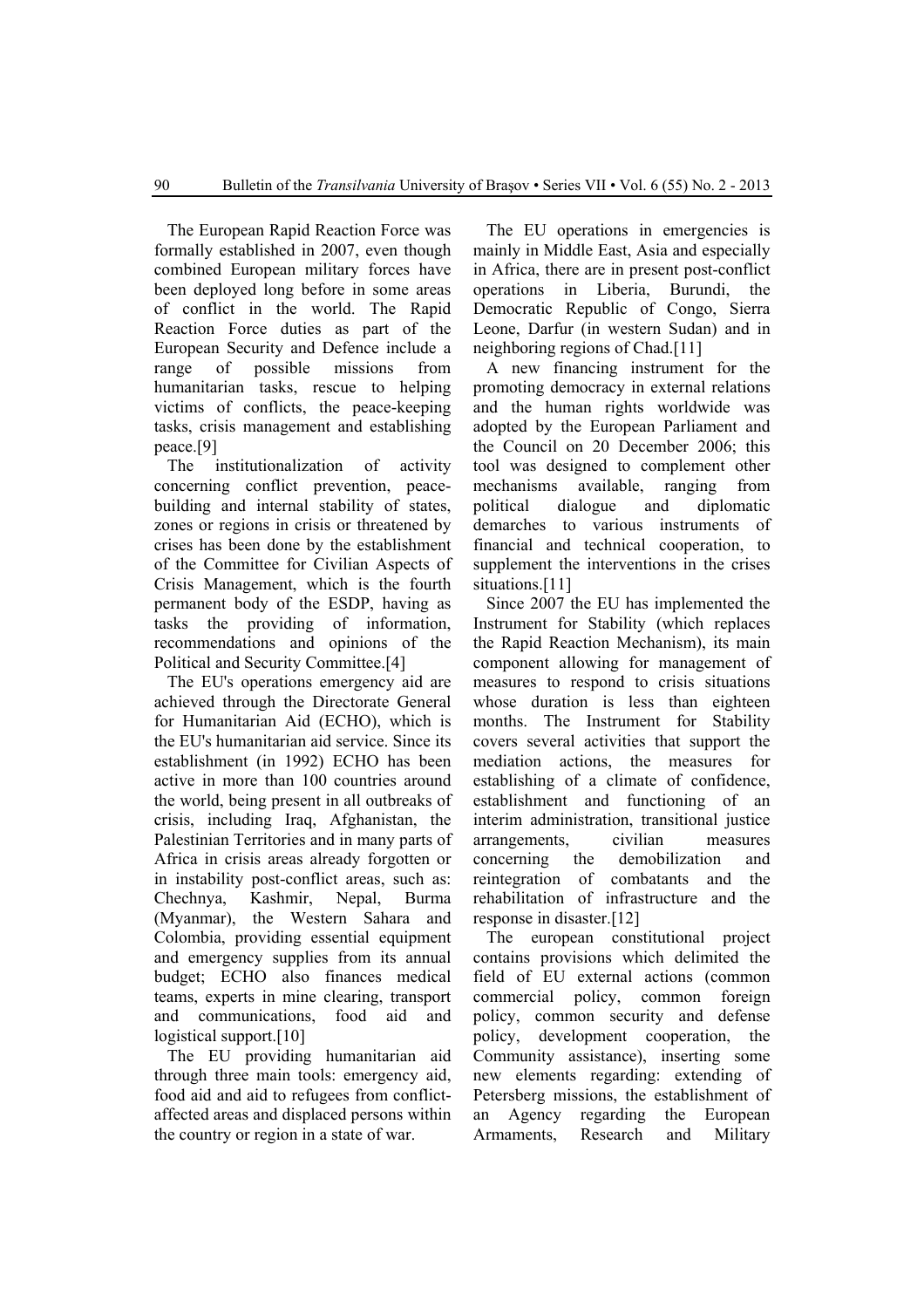Capabilities, applying structured cooperation in international missions, the possibility of closer cooperation within EU states and the introduction of a mutual defense and solidarity clauses for cases of occurrence of terrorist attacks and natural or man disasters.[12]

The Treaty of Lisbon which came into effect on 1 December 2009, consolidates the institutional approach to foreign and security policy, mention the establishment of the post of High Representative for Foreign and Security Policy, the establishment of the European External Action Service; this treaty mention, also, some concrete measures for implementing the provisions concerning objectives of the Policy Security and Defence Policy (CSDP).[13] The Treaty seeks a more efficient mode of action of the Common Foreign and Security Policy (CFSP), set to become a CSDP policy and paying particular attention to civilian dimension of crisis management.

Starting with the Summit from Saint Malo, in December 1998, the EU has expressed his availability to perform autonomous crisis management missions. In July 1999, at the Cologne, the European Council decided that "the Union must have the capacity for autonomous action, supported by credible military forces, decision-making mechanisms for their use and the preparation to respond adequately to international crises without prejudice the actions of NATO"; this capability has been implemented from 2003, when the EU launched under the auspices of four ESDP, Petersberg tasks operations, three in Europe and one in Africa.[2]

Engaging in numerous missions demonstrates the contribution that the European Union has been brings in international crisis management by approaching of various global action by coordinating the civilian and military means, but also in terms of eradicating the major threats such as: the proliferation of weapons of mass terrorism and organized crime, the cybersecurity, the energy security, the consequences of the climate change, the regional conflicts, the states which are in a process of involution.<sup>[14]</sup>

## **References**

- 1. Brzezinski, Z.: *The Geostrategic Triad. Living with China, Europe and Russia*, Foreword by John J. Hamre. The Center for Strategic and International Studies (CSIS), 2000, p. 3, 4-8.
- 2. Buşe, D.: *Politica externă a Uniunii Europene (The European Union foreign policy)*. Bucureşti. Centre for Defence and Security Strategic Studies, National Defence University "Carol I" Publishing House, 2006, p. 20-23.
- 3. Donelly, Ch.: *Defence transformation in the new democracies: A framework for tackling the problem*. In: NATO Revue, Jan. 1997, No. 45, p. 15-19.
- 4. Moştoflei, C.: *Securitatea şi apărarea spaţiului sud-est european, în contextul transformărilor de la începului mileniului III (The security and defense of the South-Eastern Europe, in the context of the changes from the beginning of the third millennium*). București. National Defence University "Carol I" Publishing House, 2006, p. 48-49.
- 5. Mureşan, L., Pop, A., Bonciu, F.: *Politica europeană de securitate şi apărarea – element de influenţare a acţiunilor României în domeniul politicii de securitate şi apărare (The European security and defense policy element of influencing the Romanian actions in the field of security and defense policy)*. Bucureşti. Institutul European din România, Studii de Impact (PAIS II), 2004, p. 4, 7.